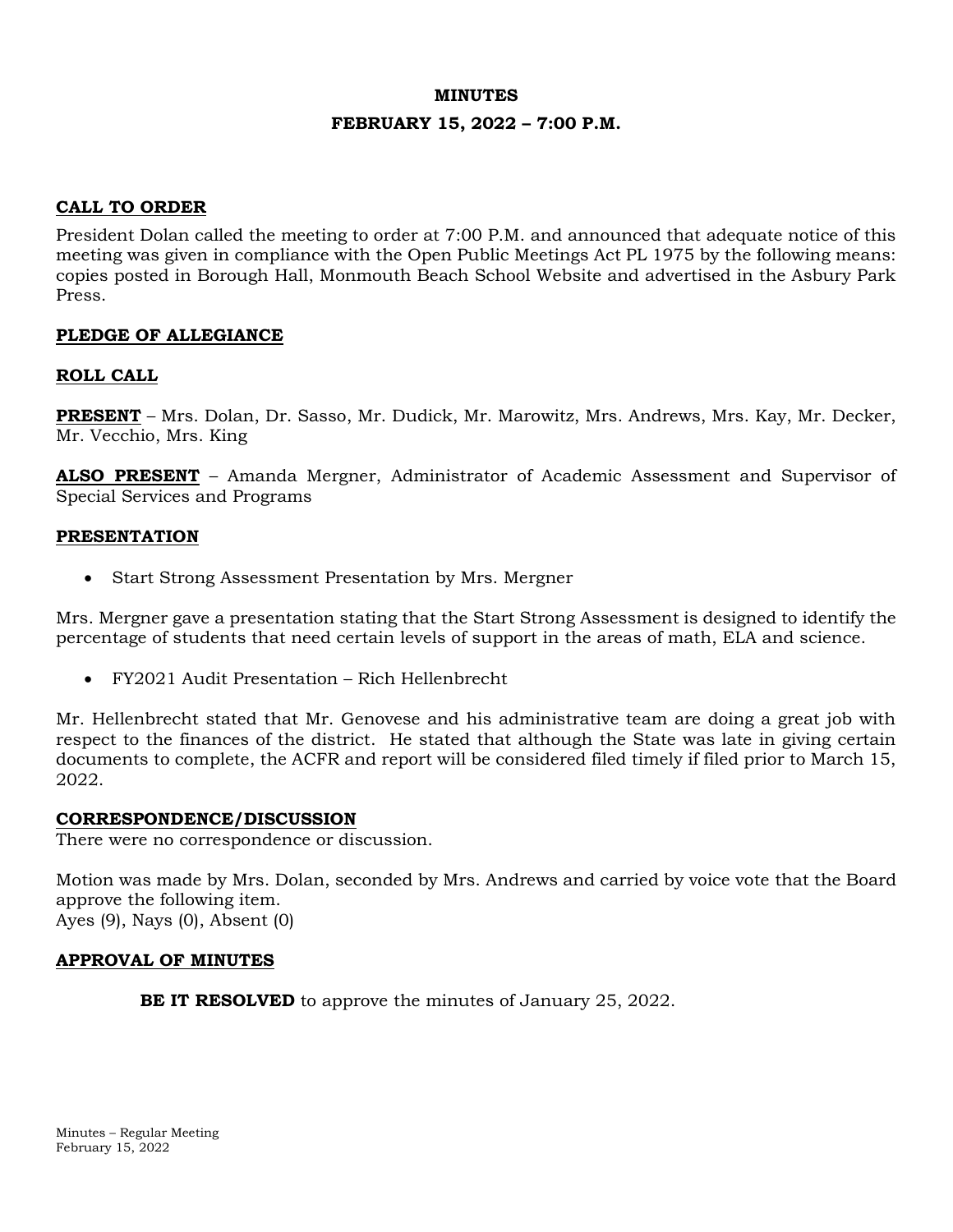#### **SUPERINTENDENT'S REPORT** – Mrs. Mergner

- 1. **March 7-**Mask Optional Environment goes into effect/Updated COVID protocols;
	- a. Elimination of Quarantine
	- b. Elimination of Test to Return
- 2. **LinkIt Winter Benchmark Assessment** finished on February 11, 2022;
	- a. Results can be accessed via our LinkIt Parent Portal
	- b. Can be found under Quick Links on Webpage
	- c. Examining the growth from Form A (Fall) to Form B (Winter)
- 3. **Next Year's Calendar** is on the agenda for approval;
	- a. Move to trimesters for grade PK-5
	- b. Marking periods for 6-8 grade
	- c. Changes the date of conferences for PK-5 to January.
- 4. **Health and PE Standards Parent Information Session has been moved** to March 2 at 6:30pm
- 5. **Thank you to all the parents** who helped make our Valentine's Day (Monday) and 100th Day of School (Tuesday) special. Thank you to the PTO for treating the staff to bagels on Monday morning-wonderful treat to start our week.
- 6. **Reminder:** If your child is trying out for a spring sport, you must have a physical completed before you can practice.

Motion was made by Mrs. Dolan, seconded by Mrs. Andrews and carried by voice vote that the Board approve the following item (A).

Ayes (0), Nays (0), Absent (0)

A. **BE IT RESOLVED** to approve the following statistical information:

**Student Enrollment as of January 31, 2022**

#### **Total 253**

| Preschool    | 41 | Grade 3-1 | 14 | Grade 6-1 | 13 |
|--------------|----|-----------|----|-----------|----|
| Kindergarten | 16 | Grade 3-2 | 15 | Grade 6-2 | 14 |
| Grade 1-1    | 09 | Grade 4-1 | 13 | Grade 7-1 | 12 |
| Grade 1-2    | 09 | Grade 4-2 | 12 | Grade 7-2 | 12 |
| Grade 2-1    | 10 | Grade 5-1 | 14 | Grade 8-1 | 13 |
| Grade 2-2    | 10 | Grade 5-2 | 14 | Grade 8-2 | 12 |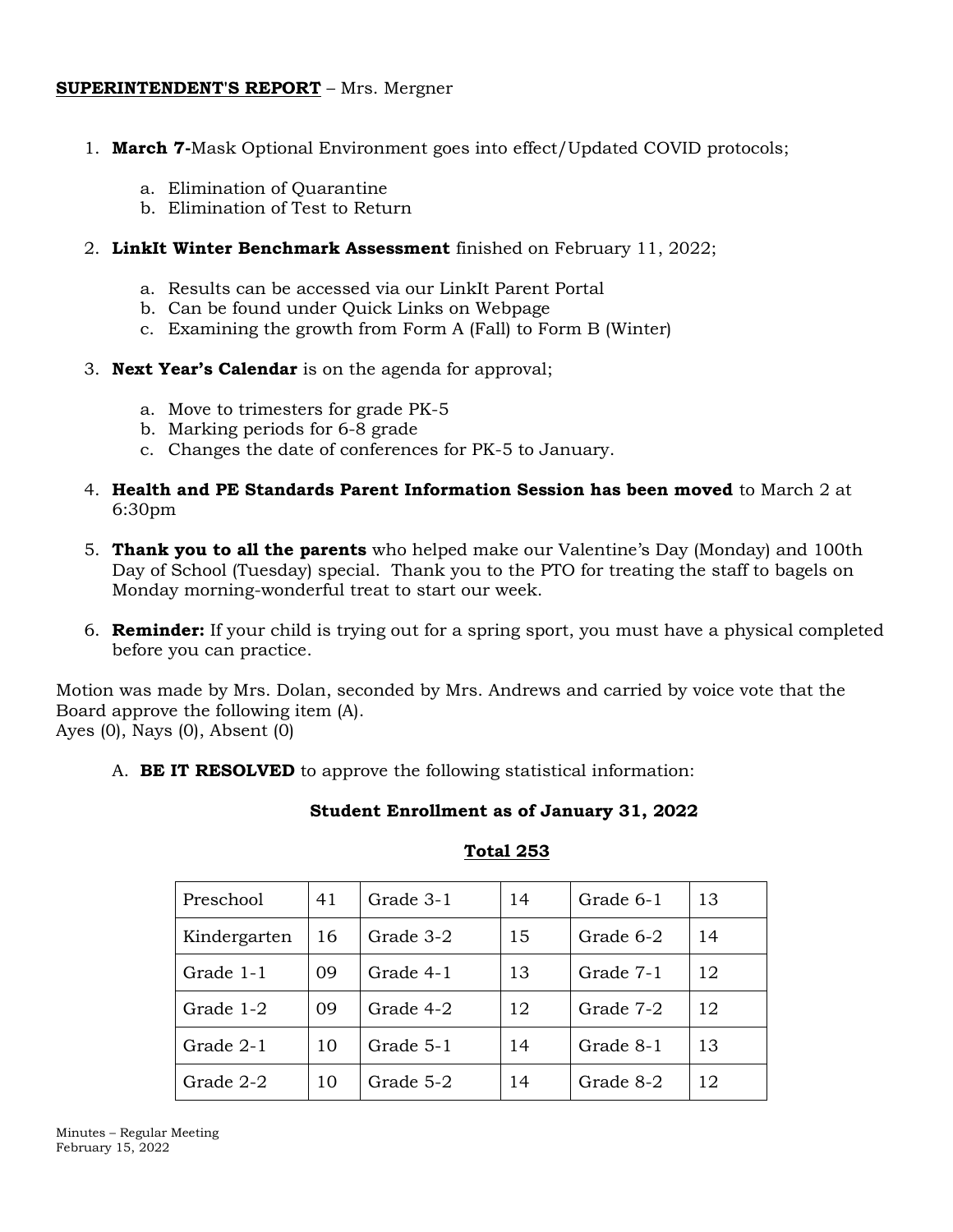### **SUPERINTENDENT'S REPORT (continued)**

| September | 96.5% | February |  |  |
|-----------|-------|----------|--|--|
| October   | 93.0% | March    |  |  |
| November  | 93.5% | April    |  |  |
| December  | 91.5% | May      |  |  |
| January   | 90.5% | June     |  |  |

### **Student Attendance**

#### **Staff Attendance**

| September | 89.0% | February |  |
|-----------|-------|----------|--|
| October   | 97.2% | March    |  |
| November  | 98%   | April    |  |
| December  | 98.4% | May      |  |
| January   | 98.4% | June     |  |

Motion was made by Mrs. Dolan, seconded by Mrs. Andrews and carried by voice vote that the Board approve the following item (B).

Ayes (9), Nays (0), Absent (0)

B. **BE IT RESOLVED** to approve the following security drills: Fire Drill – January 21, 2022 at 2:30 p.m. Security Drill - Lockdown, January 21, 2022 at 1:30 p.m.

Motion was made by Mrs. Dolan, seconded by Mrs. Andrews and carried by voice vote that the Board approve the following item (C). Ayes (9), Nays (0), Absent (0)

C. Harassment Intimidation and Bullying **BE IT RESOLVED** to affirm the HIB Form as presented by Mrs. Jessica Alfone.

Motion was made by Mrs. Dolan, seconded by Mrs. Andrews and carried by voice vote that the Board approve the following item (D). Ayes (9), Nays (0), Absent (0)

D. Upon the recommendation of the Superintendent, **BE IT RESOLVED** to approve the district calendar for the 2022-2023 school year.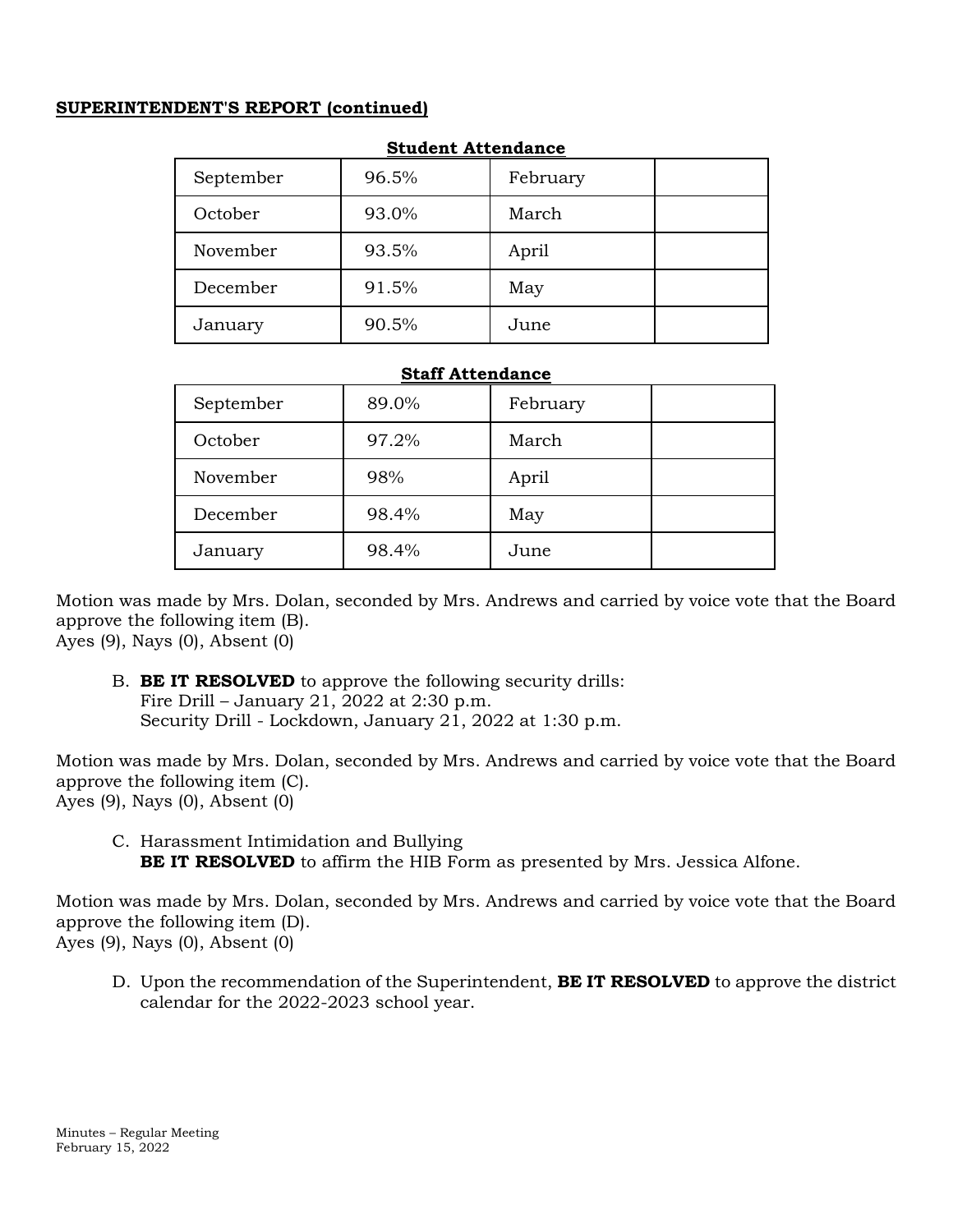### **SUPERINTENDENT'S REPORT (continued)**

Motion was made by Mrs. Dolan, seconded by Mrs. Andrews and carried by voice vote that the Board approve the following item (E). Ayes (9), Nays (0), Absent (0)

### E. **BE IT RESOLVED** to approve the FY2021 audit, AFCR and Corrective Action Plan.

### **PTO PRESENTATION**

Mrs. Andrews stated that the school play is coming up and thanked the Board for their support.

### **PUBLIC DISCUSSION** – No one addressed the Board

In compliance with Open Public Meetings Act PL 1975, Chapter 10:4-12 subsection b, - A public body may exclude the public only from that portion of a meeting at which the public body discusses any matter involving the employment, appointment, termination of employment, terms and conditions of employment evaluation of the performance of promotion or discipline of any specific prospective public officer or employees or current public offer or employee employed or appointed by the public body, unless all the individual employees or appointees whose rights could be adversely affected request in writing that such matter or matters be discussed at a public meeting. As per Board Bylaws, 0167, public participation in Board Meetings, such remarks are to be limited to five minutes duration. The Board of Education, though affording the opportunity for members of the public to comment will not engage and/or make remarks concerning matters of student confidentiality and/or matters of personnel wherein employees of the District have not been given notice of the Board's intent to discuss their terms and conditions of employment. Members of the public are reminded that though they are afforded the opportunity to address the Board, they are not given license to violate the laws of slander. Comments made by members of the public that are not in keeping with the orderly conduct of a public meeting will be asked to yield the floor and if they fail to do so may be subject to charges under New Jersey statutes associated with disruption of a public meeting.

### **FINANCE**

Chair: Ken Marowitz Vincent Sasso, Joseph Vecchio, Boyd Decker

Motion was made by Mr. Marowitz, seconded by Mrs. Andrews and carried by roll call that the Board approve the following item (A). Ayes (9), Nays (0), Absent (0)

- A. **BE IT RESOLVED** to approve the following financial reports;
	- February, 2022 Bill List in the amount of \$99,434.03
	- Gross payroll total for January, 2022 in the amount of \$332,910.48

| Report of Board Secretary - | December       |
|-----------------------------|----------------|
| Fund 10 -                   | \$1,512,053.82 |
| Fund 20 -                   | \$17,020.26    |
| Fund 40 -                   | \$210,300.00   |
| Capital Reserve             | \$242,366.81   |
| Maintenance Res             | \$355,364.85   |
| <b>Emergency Reserve</b>    | 10,210.65      |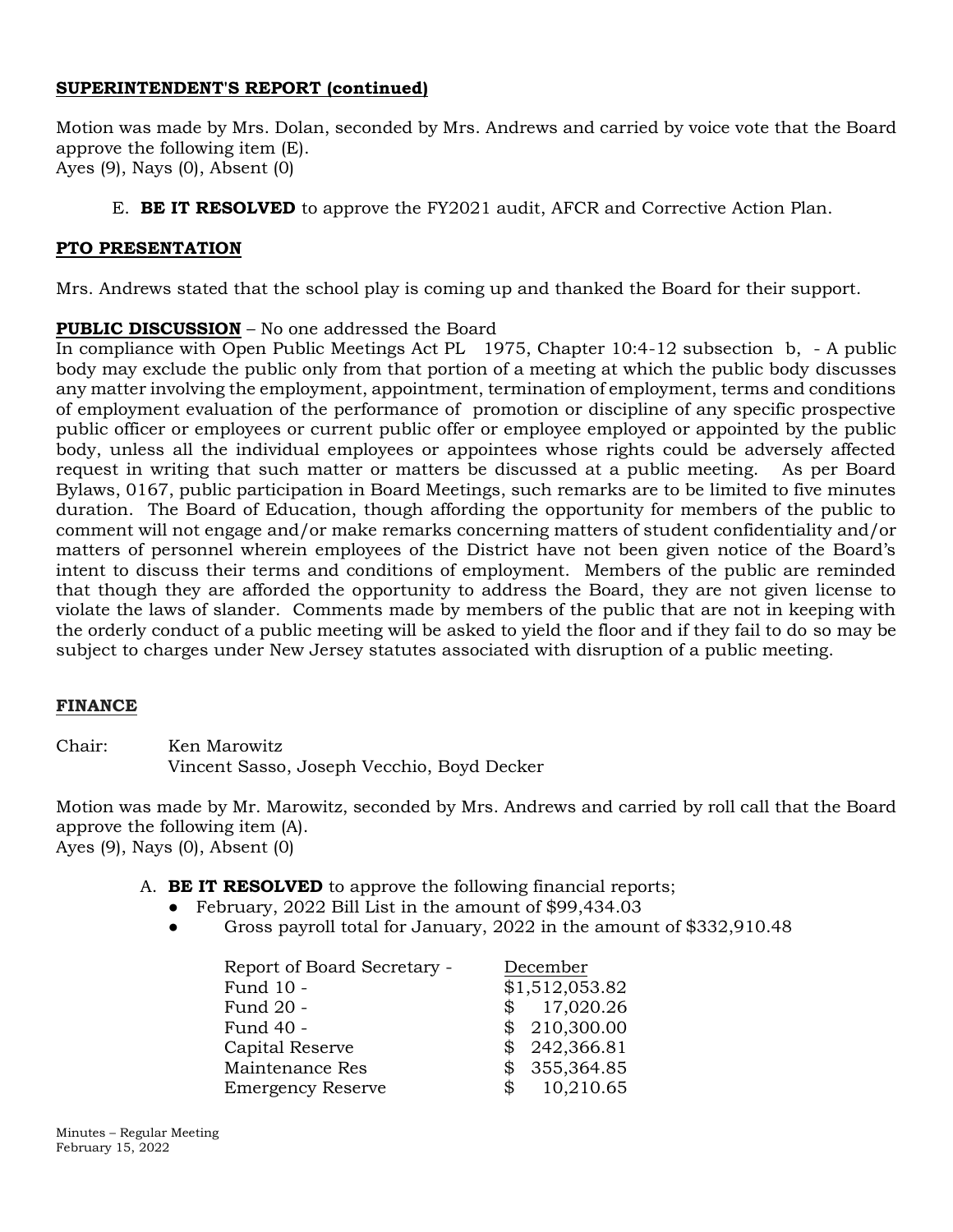- A. **BE IT RESOLVED** to approve the following financial reports (continued);
	- Monthly transfer report for December, 2021. *(Attachment 1)*
	- Pursuant to NJAC 6:120-2.13(d), I certify as of December 31, 2021 no budgetary line item account has been over-expand in violation of NJAC 6:20-22.13 (ad). I hereby certify that all of the above information is correct.
	- Board Certification: Pursuant to NJAC 6:20-2.3 (e), we certify that as of December 31, 2021, after review of the Secretary's Monthly Report and upon consultation with the appropriate district officials, that to the best of our knowledge, no major account or fund has been over expended in violation of NJAC 6A:23A-22.13(b) and that sufficient funds are available to meet the district's financial obligations for the remainder of the fiscal year.

Motion was made by Mr. Marowitz, seconded by Mrs. Andrews and carried by roll call vote that the Board approve the following item (B). Ayes (9), Nays (0), Absent (0)

B. **BE IT RESOLVED** to approve the following resolution regarding Waiver of Requirements Special Education Medicaid Initiative (SEMI) Program:

**WHEREAS,** NJAC 6A:23A-5.3 provides that a school district may request a waiver of compliance with respect to the district's participation in the Special Education Medicaid Initiative (SEMI) Program for the 2022-2023 school year, and

**WHEREAS**, the Monmouth Beach Board of Education desires to apply for this waiver due to the fact that it projects having fewer than 40 Medicaid eligible classified students for the 2022-2023 budget year.

## **PERSONNEL**

Chair: Barbara Kay Melanie Andrews, Chris Dudick, Aleksandra King

Motion was made by Mrs. Kay, seconded by Mrs. Andrews and carried by voice vote that the Board approve the following item (A). Ayes (9), Nays (0), Absent (0)

A. **BE IT RESOLVED** to approve the leave of absence for Michele Leite, Instructional Aide, utilizing 4 sick days from March 18-23, 2022 with an unpaid leave from March 24 through May 13, 2022 with a return date of May 16, 2022.

Motion was made by Mrs. Kay, seconded by Mrs. Andrews and carried by voice vote that the Board approve the following item (B). Ayes (9), Nays (0), Absent (0)

B. **BE IT RESOLVED** to rescind the previous approval of Jaclyn Murray for the stipend position for the Talent Show for the 2021-2022 school year.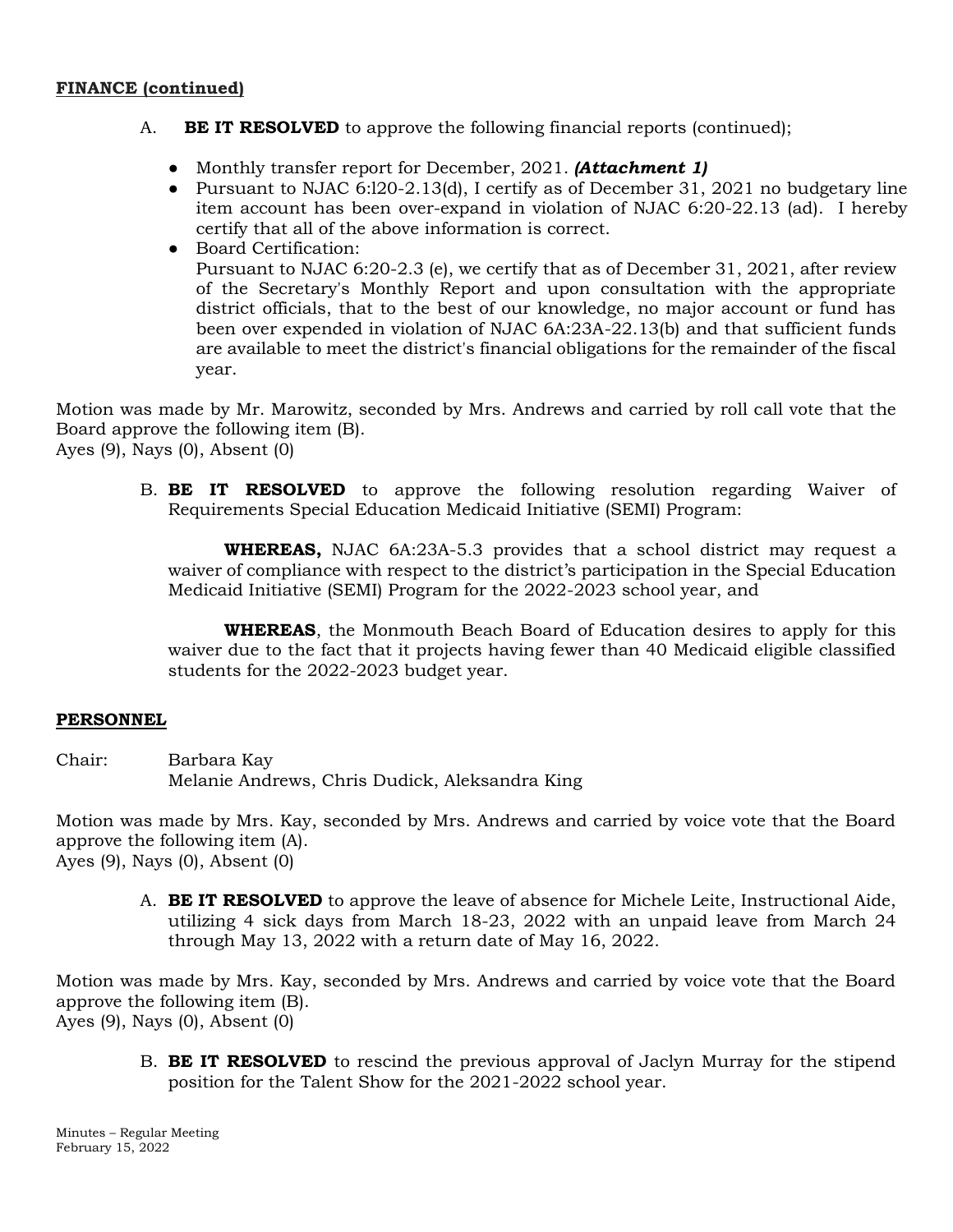### **PERSONNEL (continued)**

Motion was made by Mrs. Kay, seconded by Mrs. Andrews and carried by voice vote that the Board approve the following item (C). Ayes (9), Nays (0), Absent (0)

C. **BE IT RESOLVED** to approve the maternity leave of absence for Amanda Mergner (Owens), Administrator of Academic Achievement, beginning May 2, 2022 with an anticipated return date of August 24, 2022. These dates may change at the discretion of the doctor. Beginning May 2, 2022, Mrs. Mergner will utilize 3 personal days, 8 vacation days, and 9 sick days. Beginning on May 31, 2022, Mrs. Mergner will be utilizing NJFLA with the anticipated return of August 24, 2022.

Motion was made by Mrs. Kay, seconded by Mrs. Andrews and carried by voice vote that the Board approve the following item (D). Ayes (9), Nays (0), Absent (0)

D. **BE IT RESOLVED** to approve Taylor Bell as a volunteer for the 2021-2022 softball season.

Motion was made by Mrs. Kay, seconded by Mrs. Andrews and carried by voice vote that the Board approve the following item (E). Ayes (9), Nays (0), Absent (0)

E. **BE IT RESOLVED** to revise the previously approved resolution for Brianne Mitchell as follows: To begin her maternity leave on February 10, 2022, taking 20 sick days until March 10, 2022 and from March 11, 2022 through June 3, 2022, using NJFLA with an expected return date of June 6, 2022.

### **CURRICULUM AND INSTRUCTION**

Chair: Chris Dudick Barbara Kay, Melanie Andrews, Aleksandra King

Motion was made by Mr. Dudick, seconded by Mrs. Andrews and carried by roll call vote that the Board approve the following item (A). Ayes (9), Nays (0), Absent (0)

- A. **BE IT RESOLVED** to approve/ratify the following teacher workshops:
	- Approve/ratify Christopher Aviles to attend Riot Scholastic Conference from February 9 -11, 2022 virtually at no cost.
	- Approve Christopher Aviles to attend the International Society for Technology in Education in New Orleans from Sunday, June 26, 2022 through Wednesday, June 29, 2022 at a total cost of \$1,752.00. BE IT further resolved to reimburse Christopher Aviles \$1,000.00 out of the \$1,752.00 fee per his contract upon completion of the workshop and submission of receipts for reimbursement.
	- Approve Amanda Mergner to attend the NJ Inclusion Leadership Conference Spring 2022 on March 18, 2022 at no cost.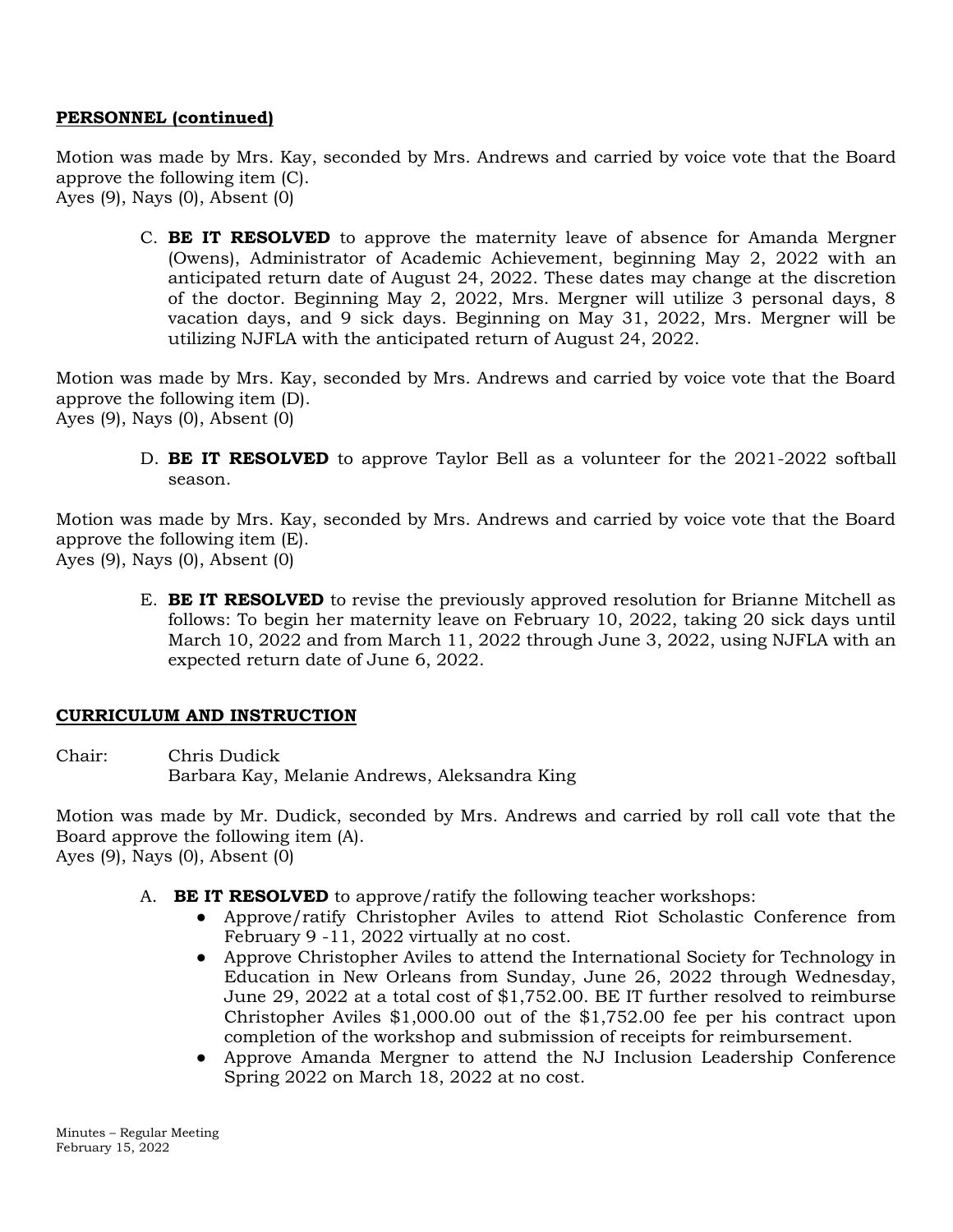- A. **BE IT RESOLVED** to approve/ratify the following teacher workshops (continued):
	- Approve/ratify Amanda Mergner to attend Monmouth County Association of Directors of Special Education Meeting on January 14, 2022 at no cost.
	- Approve/ratify Amanda Mergner and Courtney MacKay to attend Special Education Co Teaching PD/Mindfulness on January 31, 2022 at no cost.
	- Emily Knight to attend NJAHPERD (2022 Shape NJ) on February 15 and 16, 2022 at a cost of \$264.00.
	- ●

Motion was made by Mr. Dudick, seconded by Mrs. Andrews and carried by roll call vote that the Board approve the following item (B).

Ayes (9), Nays (0), Absent (0)

- B. **BE IT RESOLVED** to approve the following Shore Consortium for the Gifted and Talented Agreement to Participate:
	- Remote Forensics Convocation for Grades 7 & 8 on April 1, 2022 at a cost of \$60.00.
	- Remote Fine Arts Convocation for Grades 3 and 4 on March 10, 2022 at a cost of \$150.00.

### **BUILDING AND GROUNDS** – No report

Chair: Boyd Decker Ken Marowitz, Vincent Sasso, Joseph Vecchio

## **POLICY**

Chair: Melanie Andrews

Motion was made by Mrs. Andrews, seconded by Mr. Vecchio and carried by voice vote that the Board approve the following item (A). Ayes (9), Nays (0), Absent (0)

A. **BE IT RESOLVED** to approve the first read of the following policies:

- P2415.05 Student Surveys, Analysis, Evaluations, Examinations, Testing or Treatments (M) Revised
- P & R 2431.4 Prevention and Treatment of Sports-Related Concussions and Head Injuries (M) Revised
- R2460.30 Additional/Compensatory Special Education and Related Services (M) New
- P2622 Student Assessment (M) Revised
- R2622 Student Assessment (M) Revised
- P3233 Political Activities (M) Revised
- $\bullet$  P5541 Anti-Hazing (M) New
- P&R 8465 Bias Crimes and Bias Related Activities (M) Revised
- P9560 Administration of School Surveys (M) Revised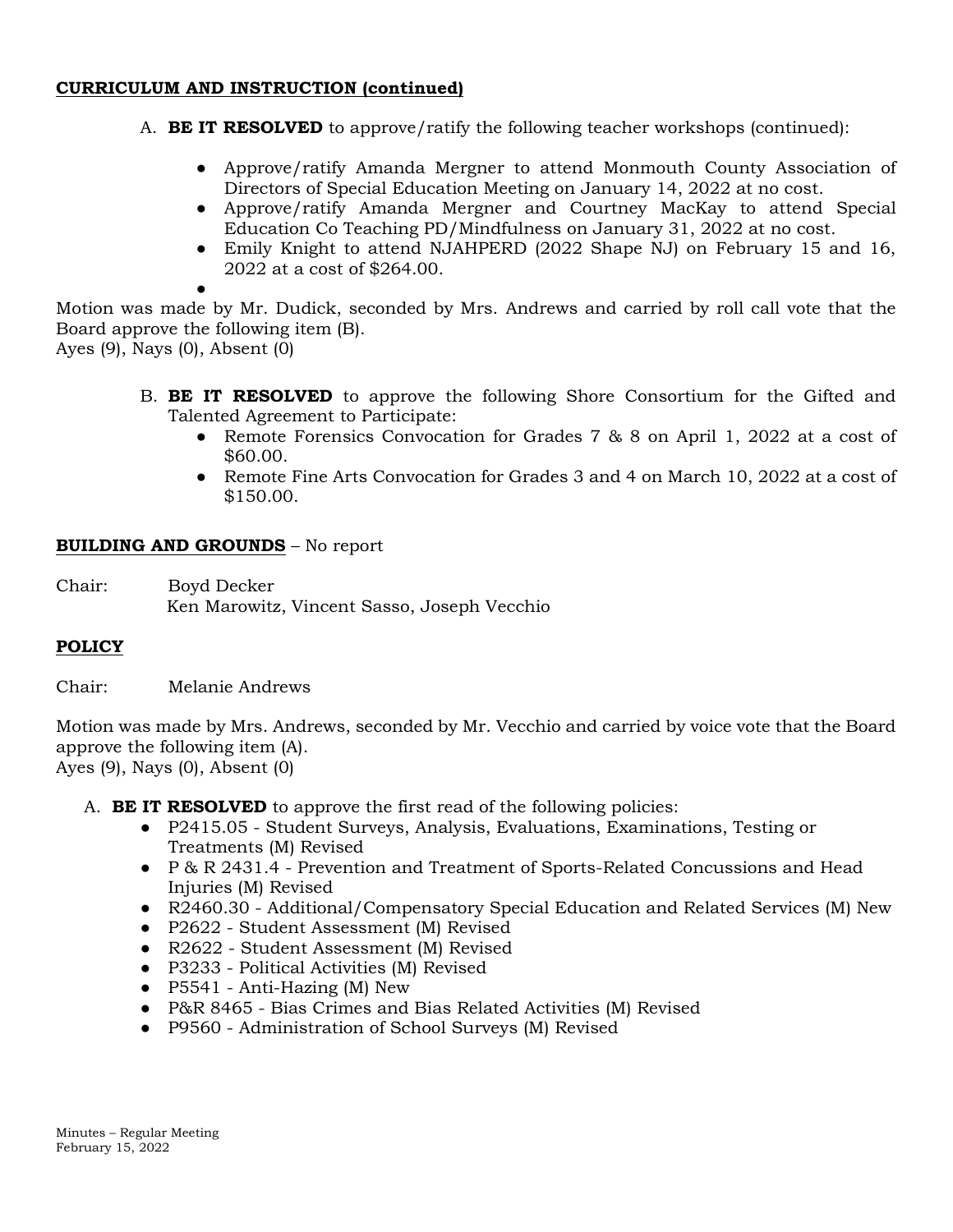#### **GENERAL ITEMS**

The next meeting of the Board was scheduled for March 17, 2022 at 7:00 P.M. however the time will be changed to 5:00 P.M.

Motion was made by Mrs. Dolan, seconded by Mrs. Andrews and carried by roll call vote that the Board approve the following item (A). Ayes (9), Nays (0), Absent (0)

A. **BE IT RESOLVED** to approve the purchase of seventeen (17) \$50 Barnes and Noble gift cards at a total of \$850. as awards for the  $8<sup>th</sup>$  grade graduation from funds being donated by the following Monmouth Beach organizations:

#### **Sandpipers of Monmouth Beach**

Monmouth Beach Beautification Committee Monmouth Beach Fire Company Monmouth Beach PBA (2) Monmouth Beach Board of Education Monmouth Beach School Student Council Monmouth Beach Teacher's Association Monmouth Beach Cultural Center Monmouth Beach PTO Monmouth Beach Ladies Fire Auxillary (2) Monmouth Beach First Aid Squad Monmouth Beach Historical Society Beverly McClave (Class of 1957)

Motion was made by Mrs. Dolan, seconded by Mrs. Andrews and carried by voice vote that the Board approve the following item (B). Ayes (9), Nays (0), Absent (0)

B. **BE IT RESOLVED** to approve Character scholarship awards being donated by Shore to Help and Paul Sgro and presented at Eighth Grade Graduation.

Motion was made by Mrs. Dolan, seconded by Mrs. Andrews and carried by voice vote that the Board approve the following item.

Ayes (9), Nays (0), Absent (0)

### **EXECUTIVE SESSION – 7:25 P.M.**

**BE IT RESOLVED** that pursuant to the Open Public Meetings act of 1975, the board is now going into Executive Session to discuss matters relating to:

- Matters rendered confidential by state or federal law.
- X Personnel
- Appointment of a public official
- Matters covered by Attorney/Client Privilege
- \_\_\_ Pending or anticipated litigation
- Pending or anticipated contract negotiations
- Protection of the safety or property of the public